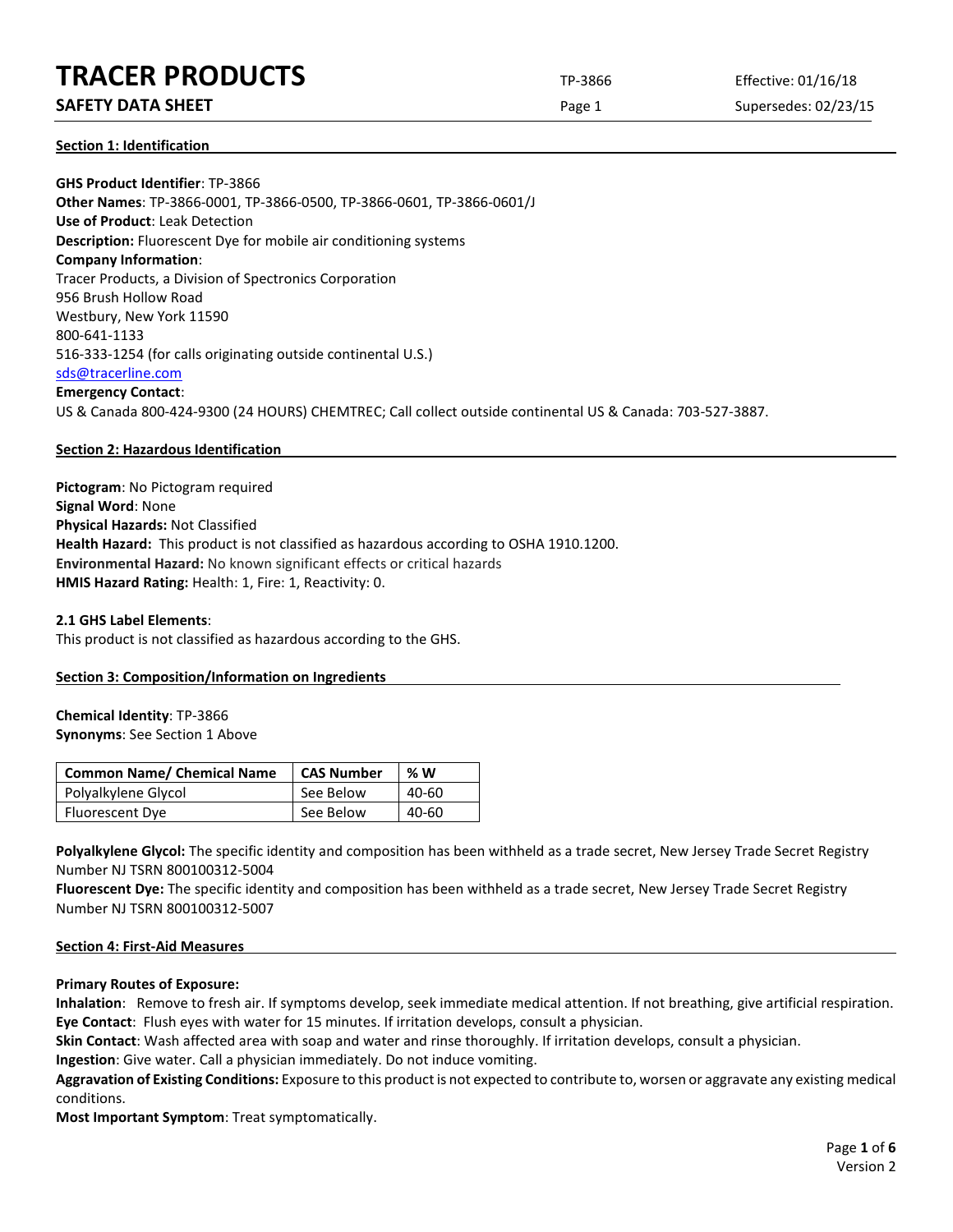| <b>SAFETY DATA SHEET</b> |  |
|--------------------------|--|
|                          |  |

Page 2 Supersedes: 02/23/15

### **Section 5: Fire-Fighting Measures**

**Flash Point:** Greater than 305° F (152° C)

**Test Method:** Pensky Martens Closed Cup

**Explosive Limit:** LEL (%): No data available; UEL (%): No data available

**Autoignition Temperature:** No data available

**Unusual Fire and Hazardous Combustion and Decomposition Products:** Smoke, soot, and toxic/irritating fumes (i.e., carbon dioxide, carbon monoxide, etc.). Oxides of nitrogen and carbon.

**Fire and Explosion Hazards:** May liberate irritating or toxic vapors during combustion or decomposition.

**Extinguishing Media:** Based on the NFPA guide, use dry chemical, carbon dioxide, water mist, water jet sprays, halogen, or alcohol foam suitable for Class B fires. Use water to cool containers exposed to fire. For large fires, use water spray, fog or alcohol foam, thoroughly drenching the burning material.

**Unsuitable Extinguishing Media:** High volume water with full jet. Oxidizers and reducers.

**Fire-Fighting Procedures/Equipment:** Fire fighters and others who may be exposed to the products of combustion should be equipped with NIOSH-approved, positive-pressure, self-contained breathing apparatus (SCBA) and full protective clothing. Water can be used to cool and protect containers and surroundings.

### **Section 6: Accidental Release Measures**

## **Non-Emergency Personnel**:

General Advice: Avoid inhalation and contact with skin, eyes, or clothing. Wash hands and face before eating, drinking, or using tobacco products.

Personal Protective Equipment Needed: Wear impervious gloves, shoes, and protective clothing

### **Emergency Personnel**:

Suitable Protective Gear: Wear impervious gloves, shoes and protective clothing.

Unsuitable Protective Gear: Not Applicable

**Environmental Precautions**: Prevent any contamination of local soils and water supply. Prevent ground water infiltration or any ground penetration. Avoid the spreading or entering into watercourses by using sand, soil, or other types of barriers. If contamination into water course or sewage system, alert appropriate authorities.

### **Containment/Clean-up Methods**:

Containment & Recovery of Product: Contain with absorbent material, such as clay, soil, universal binding medium, or any commercially available absorbent. Shovel reclaimed dye and absorbent into a recovery or salvage drums for disposal. For larger spills, transfer to a salvage tank for recovery or safe disposal. Any residues should be treated like a small spill. This is not a RCRA hazardous waste per Title 40 CFR 261. Stop material from contaminating soil, or from entering sewers or bodies of water. For larger spills, transfer to a salvage tank for safe recovery/disposal. Residues are treated as small spills.

Disposal**:** Either incinerate or land fill in accordance with applicable local, state and federal regulations.

### **Section 7: Handling and Storage**

**Handling Precautions:** Use product only in well ventilated areas. Avoid breathing in mists or vapors from a heated product. Avoid formation of mists. Avoid heating product near flash point. Avoid prolonged or repeated contact with skin. Handle in ambient temperature.

**Storage Conditions:** Store in a cool, dry, well-ventilated area away from heat, ignition sources, and direct sunlight. Always keep containers tightly closed. Store away from oxidizing and reducing agents.

**Personal Hygiene:** Wash hands before breaks and at the end of the work day. Do not carry cleaning clothes used to absorb product in clothing. General hygiene measures for chemicals apply.

**Empty Container Precautions:** Do not reuse empty container for any purpose.

**Special Warnings:** Hot organic chemical vapors or mists can suddenly and without warning combust when mixed with air.

# **Section 8: Exposure Controls/Personal Protection**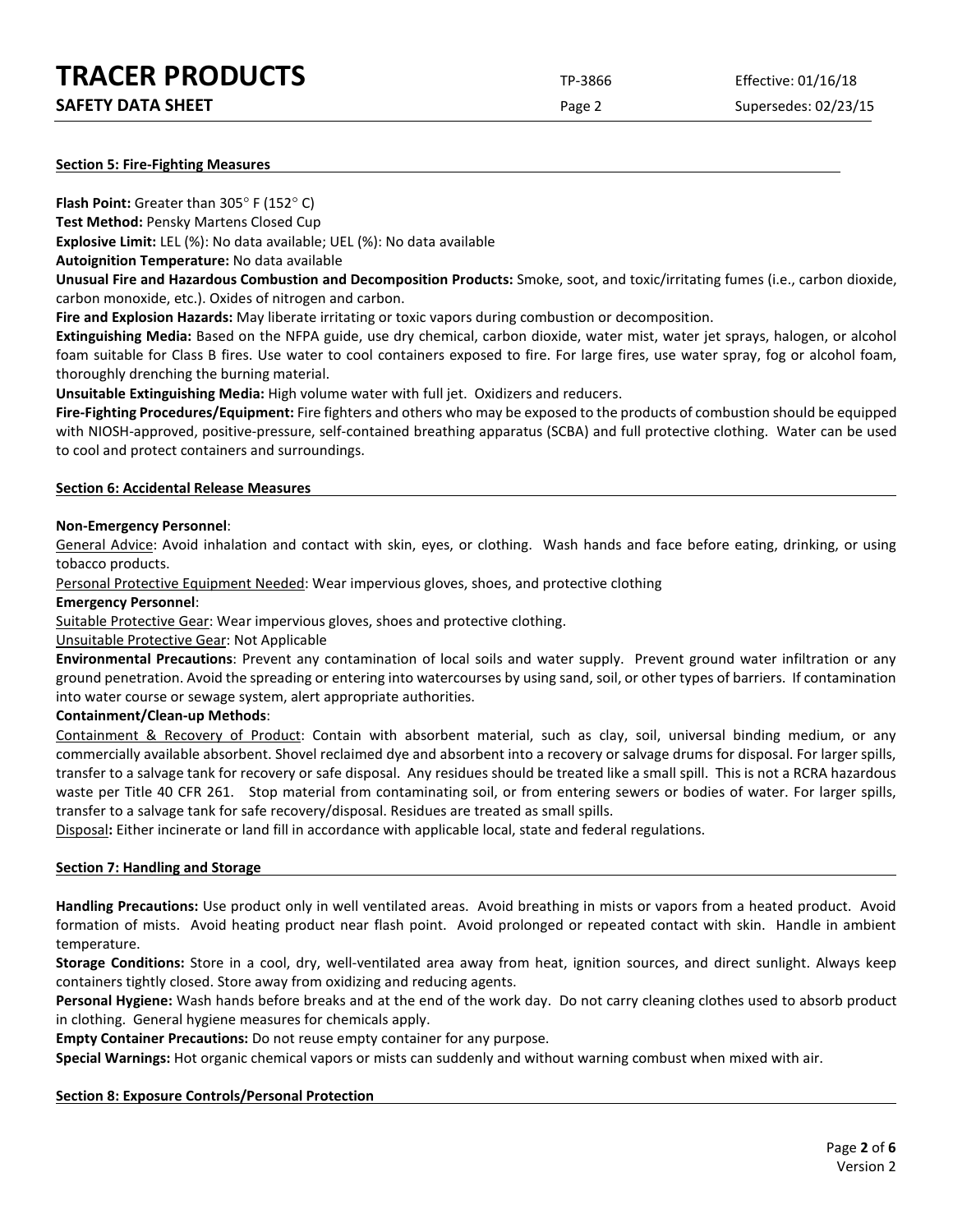| <b>TRACER PRODUCTS</b>   | TP-3866 | Effective: 01/16/18  |
|--------------------------|---------|----------------------|
| <b>SAFETY DATA SHEET</b> | Page 3  | Supersedes: 02/23/15 |

**Occupational Exposure Limits**: No exposure limits have been established for this product.

**Biological Exposure Limits**: No data available

**Engineering Controls/Ventilation**: Maintain airborne concentrations below the established exposure limits by providing adequate ventilation. General (dilution) ventilation should be acceptable. Additional local exhaust ventilation is recommended where dusts, mists or vapors may be released.

**Airborne Oil Mist Exposure Limits:** Polyalkylene Glycol

ACGIH TLV: 5 mg/m<sup>3</sup>, 8 hr. ACGIH STEL:  $10 \, \text{mg/m}^3$  OSHA PEL:  $5mg/m<sup>3</sup>$ , 8 hr.

### **Personal Protective Equipment**:

Respiratory Protection: Avoid breathing vapor and/or mist. If occupational exposure limits are exceeded wear NIOSH/OSHA approved equipment. Use a respiratory protection fitted with a combination filter A-P3 for short term use. High airborne concentrations may necessitate the use of self-contained breathing apparatus (SCBA) or a supplied air respirator. Respiratory protection programs must be in compliance with 29 CFR 1910.134.

Skin Protection: Wear protective clothing and appropriate impervious gloves.

Eye Protection: Wear safety goggles with peripheral coverage approved to EU Standard EN 166, AS/NZS 1337. An eye wash facility should be readily available.

Hand Protection: When in contact with material, be sure to use proper gloves approved to standards (Europe: EN 374, U.S.: F739, & AS/NZS: 2161). Gloves made from neoprene, nitrile or butyl rubber may provide suitable chemical protection.

Hygiene Measures: Wash thoroughly after handling, especially before eating, drinking, smoking, or using restroom facilities.

## **Section 9: Physical and Chemical Properties**

**Physical State**: Liquid **Appearance**: Amber **Odor**: Mild **Odor Threshold**: Not Available **pH**: Not Applicable **Melting Point**: Not Available **Freezing Point**: Not Available **Initial Boiling Point**: Not Available **Boiling Range**: Decompose >392° F (200° C) **Flash Point**: Not Available **Evaporative Rate**: Not Available **Solid Flammability**: Not Available **Gas Flammability**: Not Available **Upper Explosive Limit**: Not Available **Lower Explosive Limit**: Not Available **Vapor Pressure 68**° **F (20**° **C)** : <0.01 mmHg @ 20° C **Vapor Density (Air= 1)** : >1 **Relative Density**: 0.98 **Solubility in Water**: < 0.1 % **Partition Coefficient: n-octanol/water**: Not Available **Auto-ignition Temperature**: Not Available **Decomposition Temperature**: Not Available **Viscosity at 40°C: Not Available Percent Volatile by Volume (%)**:0 **Evaporation Rate (Butyl Acetate=1)**: < 0.01 **Volatile Organic Compounds (VOC) Content:** None

**Note:** The physical data presented above are typical values and should not be construed as a specification.

**Section 10: Stability and Reactivity**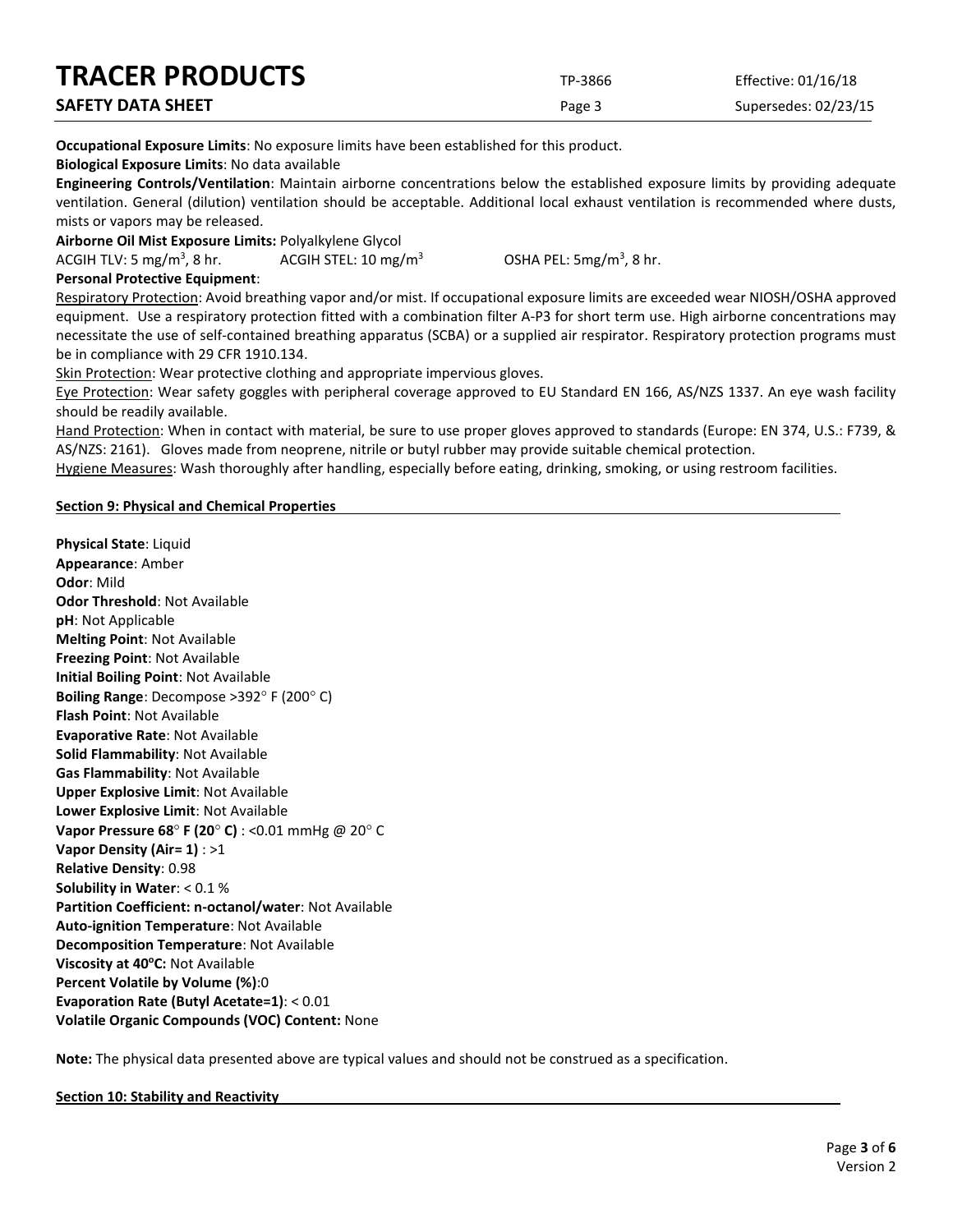| <b>TRACER PRODUCTS</b> | TP-3866 | Effective: 01/16/18  |
|------------------------|---------|----------------------|
| SAFETY DATA SHEET      | Page 4  | Supersedes: 02/23/15 |

**Reactivity**: This product is non-reactive under ambient conditions

Stability: Stable under normal conditions of use. Can decompose slowly with localized heating over 300°C

**Conditions to Avoid**: High temperatures & a source of ignition. Toxic fumes may be released if product is heated above decomposition point.

**Incompatible Materials**: Strong Acids, Strong oxidizing agents, and Reducing agents

Hazardous Decomposition Products: In the event of combustion, CO and CO<sub>2</sub> will be formed.

**Hazardous Polymerization**: Will not occur

### **Section 11: Toxicological Information**

|                                 |        | <b>Fluorescent Dye</b> | <b>Polyalkylene Glycol</b> |
|---------------------------------|--------|------------------------|----------------------------|
| Oral $LD_{50}$ mg/kg            | Rat    | >5000                  | 3815                       |
| Dermal LD <sub>50</sub> mg/kg   | Rabbit | >2000                  | >2000                      |
| Inhalation LC <sub>50</sub> ppm | Rat    | 12                     | No data available          |
| Eye Irritation                  | Rabbit | No data available      | Mild Irritant              |
| Skin Irritation                 | Rabbit | >4                     | Mild Irritant              |

\*Results based on test of similar product

### **Carcinogenicity**:

| Carcinogenicity            | ACGIH | IARC | <b>NTP</b> | <b>OSHA</b> |
|----------------------------|-------|------|------------|-------------|
| <b>Polyalkylene Glycol</b> | No    | N٥   | N٥         | N٥          |
| <b>Fluorescent Dye</b>     | No    | N٥   | N٥         | N٥          |

Summary Comments: According to ACGIH, IARC, NTP, and OSHA, the Polyalkylene glycol and the fluorescent dye are not considered to be a hazardous carcinogen to humans.

**Reproductive Toxicity**: Not considered a reproductive toxin to humans

**STOT-single exposure**: No data available

### **STOT-repeated exposure:**

|                    |     | Fluorescent Dye   | Polyalkylene Glycol |
|--------------------|-----|-------------------|---------------------|
| Oral mg/kg         | Rat | No data available | >1000               |
| Dermal mg/kg       | Rat | No data available | No data available   |
| Inhalation mg/l/4h | Rat | No data available | No data available   |

### **Aspiration Hazard:** No

**Likely Routes of Exposure**: Eyes, skin and respiratory tract **Symptoms**:

Eye Contact: May cause mild irritation

Skin Contact: May cause mild irritation

Inhalation: May cause mild respiratory irritation

Ingestion: May cause gastrointestinal irritation

### **Section 12: Ecological Information**

### **Toxicity**:

|                                        | <b>Fluorescent Dye</b> | <b>PAG Oil</b> |
|----------------------------------------|------------------------|----------------|
| Fish $LL_{50}$ 96hr mg/l               | >100                   | >100           |
| Crustacean LL <sub>50</sub> 96hr. mg/l | >100                   | >100           |
| Algae <b>NOEL</b> 72hr. mg/l           | >100                   | >93.7          |

**Persistence & Degradability**: Readily biodegradable **Bioaccumulation Potential**: No data available **Mobility in Soil**: No data available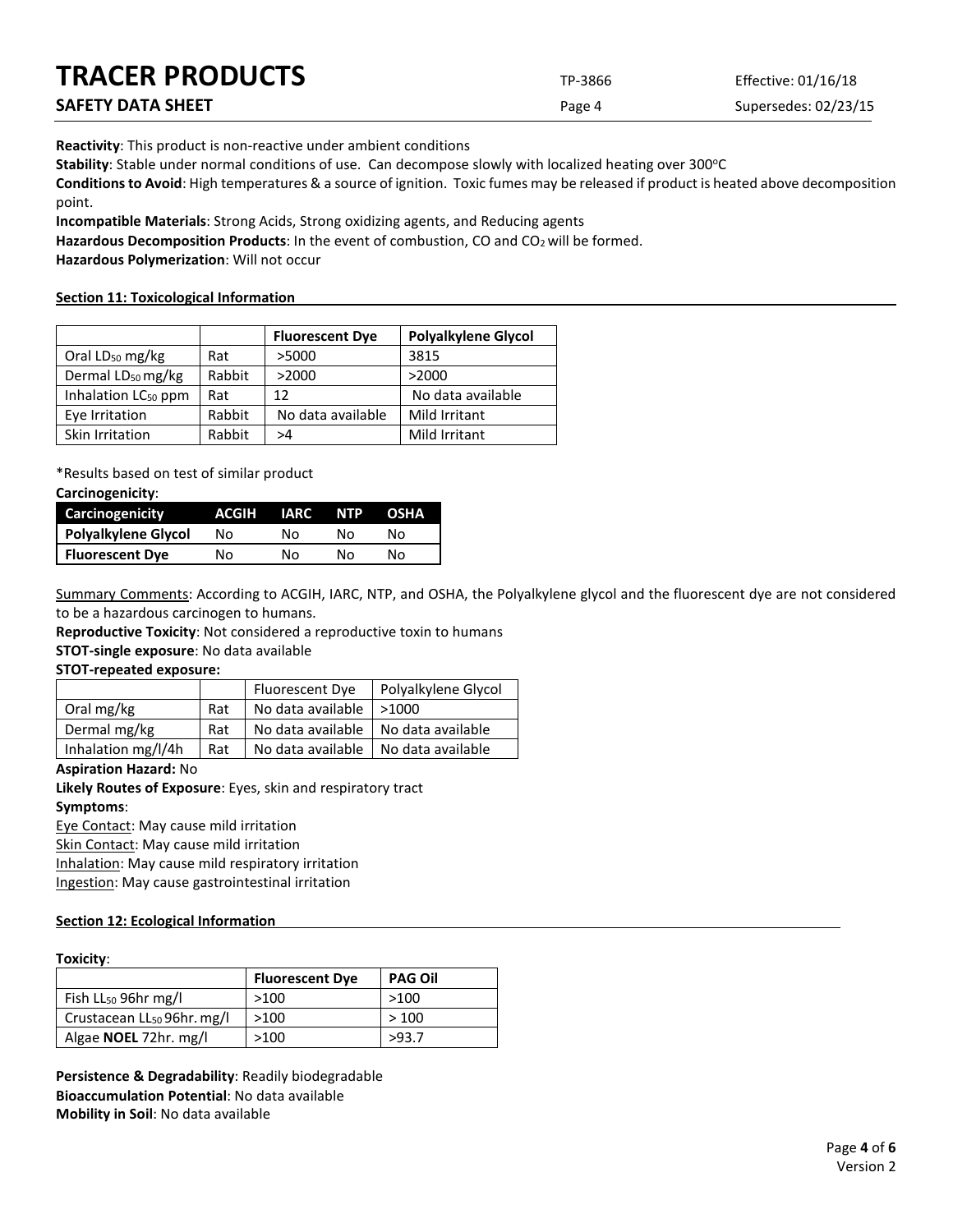# **SAFETY DATA SHEET** SUPERFOUR SAFET ASSESSED A REPORT OF Page 5 Supersedes: 02/23/15

**Behavior in Sewage Plants:** No data available **PBT vPvB:** This substance is not a PBT vPvB

### **Section 13: Disposal Considerations**

**General Statements:** Federal regulations may apply to empty container. State and/or local regulations may be different. **Disposal:** Recover or recycle if possible, otherwise, dispose of in accordance with all local, state, and federal regulations. Sewage disposal is discouraged

**Special Instructions:** Be sure to contact the appropriate government environmental agencies if further guidance is required. Do not remove labels from container until container is cleaned properly. Containers can be reused or disposed of by landfill or incineration if appropriate to local law. Water with cleaning agents is required **Hazardous Waste Number:** Not a RCRA hazardous waste

**Section 14: Transport Information**

**General Comments**: This product is not classed as hazardous or regulated for transport under 49 CFR, IATA/ICAO, or IMDG **49 CFR: DOT Shipping Name:** Not Regulated **DOT Label:** Not Applicable **DOT Identification No.:** Not Applicable; Nonregulated shipments by air under 49 CFR, IATA/ICAO AND IMO **Transport by Road/Rail (ADR/RID): UN Proper Shipping Name:** Not Applicable **Transport Hazard Class:** Not Applicable **Packing Group:** Not Applicable **Classification Code:** Not Applicable **LQ (ADR 2013):** Not Applicable **LQ (ADR 2009):** Not Applicable **Environmental Hazard:** Not Applicable **Tunnel Restriction Code:** Not Applicable **Transport by Sea (IMDG): UN Proper Shipping Name:** Not Applicable **Transport Hazard Class:** Not Applicable **Packing Group:** Not Applicable **Marine Pollutant:** Not Applicable **Environmental Hazard:** Not Applicable **Transport by Air (IATA): UN Shipping Name**: Not Applicable **Transport Hazard Class**: Not Applicable **Packing Group Number**: Not Applicable **Environmental Hazards**: Not Applicable **Special Precautions for User:** Unless otherwise specified, general measures for safe transport must be followed **Transport in Bulk:** Non-dangerous material according to transport regulations

### **Section 15: Regulatory Information**

### **Inventory Status:**

Polyalkylene Glycol: is listed or excluded from listing on TSCA, DSL, AICS, IECSC, & ENCS inventories Fluorescent Dye: is listed or excluded from listing on TSCA, DSL, AICS, IECSC, & ENCS inventories

**SARA Title III Information**: This product contains no chemicals subject to the reporting requirements of Section 313 of the emergency planning and community right to know act.

**SARA - Section 302-Extremely Hazardous Substances:** No regulated ingredients.